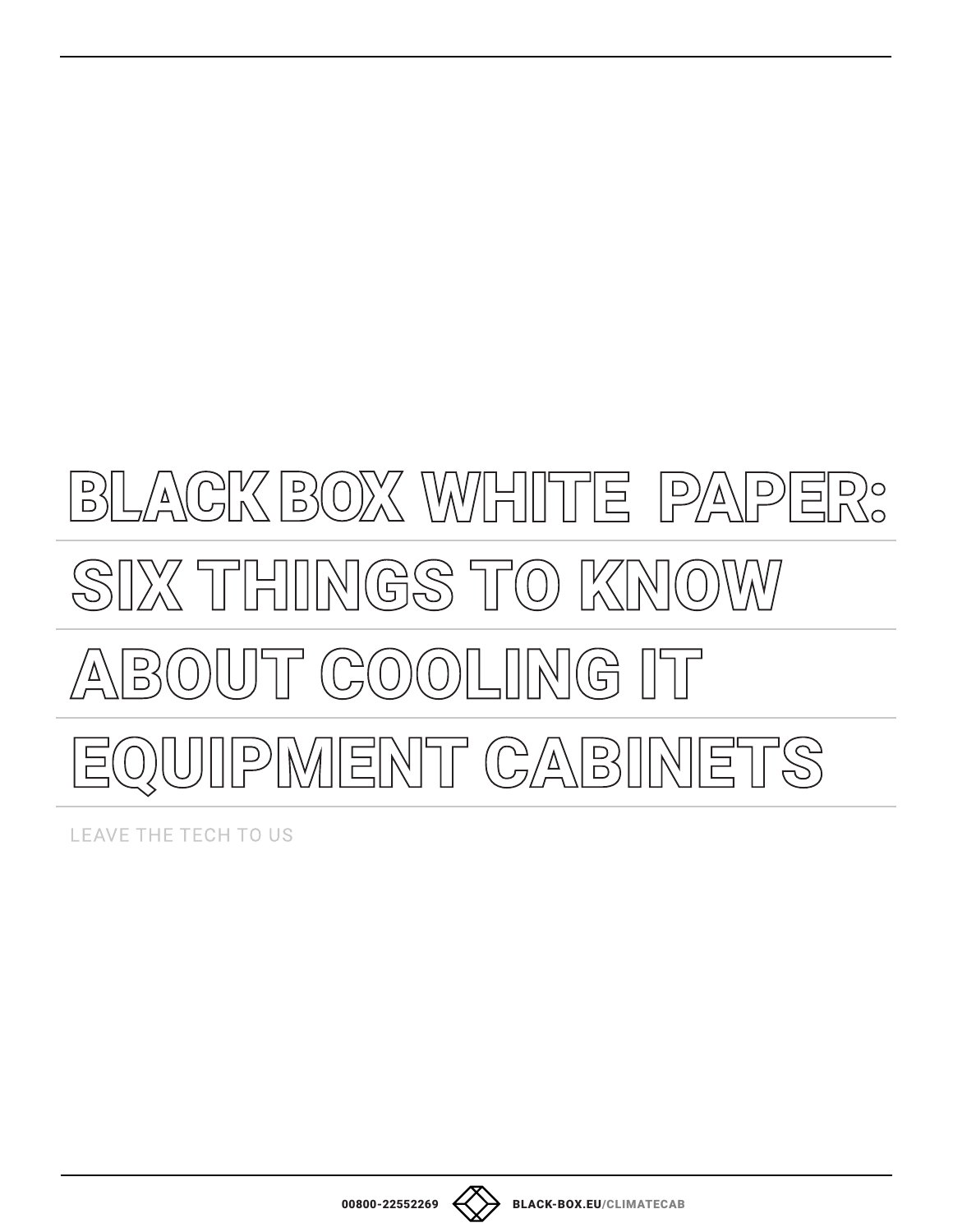# INTRODUCTION

Selecting a cooling system for an IT equipment cabinet is an important task that is not always as simple as it might seem. The consequences of choosing the wrong system can be significant, so taking the time to make an informed choice is vital.

To choose the most efficient and cost-effective cooling system, you must first consider factors such as the IP rating and heat load for the enclosure. These two pieces of information will help you determine whether to use an air conditioner, heat exchanger, or a filtered fan system to cool the enclosure.

However, the choices do not stop there. Once you decide which type of cooling system makes the most sense, you must determine the cooling capacity and the appropriate size to ensure optimal efficiency.

Even with access to resources such as cooling capacity calculators, selecting the right cooling system can be challenging, especially if you have never gone through the process before. The financial consequences of choosing an improperly sized system are not insignificant, so it is important to make your purchase with confidence. The goal of this white paper is to help simplify the process of selecting a cooling system for an IT enclosure. Although the details provided are comprehensive enough to help narrow your choices, it is always best to consult an expert before making an investment in new cooling equipment for IT enclosures.

#### COMMON ENVIRONMENTS FOR IT EQUIPMENT CABINETS

IT enclosures can be found in environments as diverse as factories, windmill farms, and coal mines. The European Committee for Electrotechnical Standardization (CENELEC) creates industry standards for the performance of electrical enclosures based on the surrounding environment. The IP enclosure type will help determine which kind of cooling system is appropriate for an application.

IP54 enclosures, designed for both indoor and outdoor use, provide protection against falling dirt, windblown dust, rain, sleet, and snow, as well as ice formation.

The IP14 rating is identical to IP54 except that it doesn't specify protection against windblown dust.

IP66 enclosures, also designed for indoor and outdoor use, protect against windblown dust and rain, splashing and hose-directed water, and ice formation. IP66 specifies that the enclosure will also protect against corrosion caused by the elements.



IP52 enclosures are constructed for indoor use only and are designed to provide protection against falling dirt, circulating dust, lint, fibers, and dripping or splashing noncorrosive liquids. Protection against oil and coolant is also a prerequisite for IP52 designation.

Enclosures of IP types 10 and 11 can often be cooled with a simple filtered fan system that does not provide protection against water spray, dust, or other airborne contaminants. The other types of enclosures require a closed loop system that can be achieved with either an air conditioner or a heat exchanger depending on the ambient temperature, the heat load of the enclosure, and the sensitivity of the equipment.

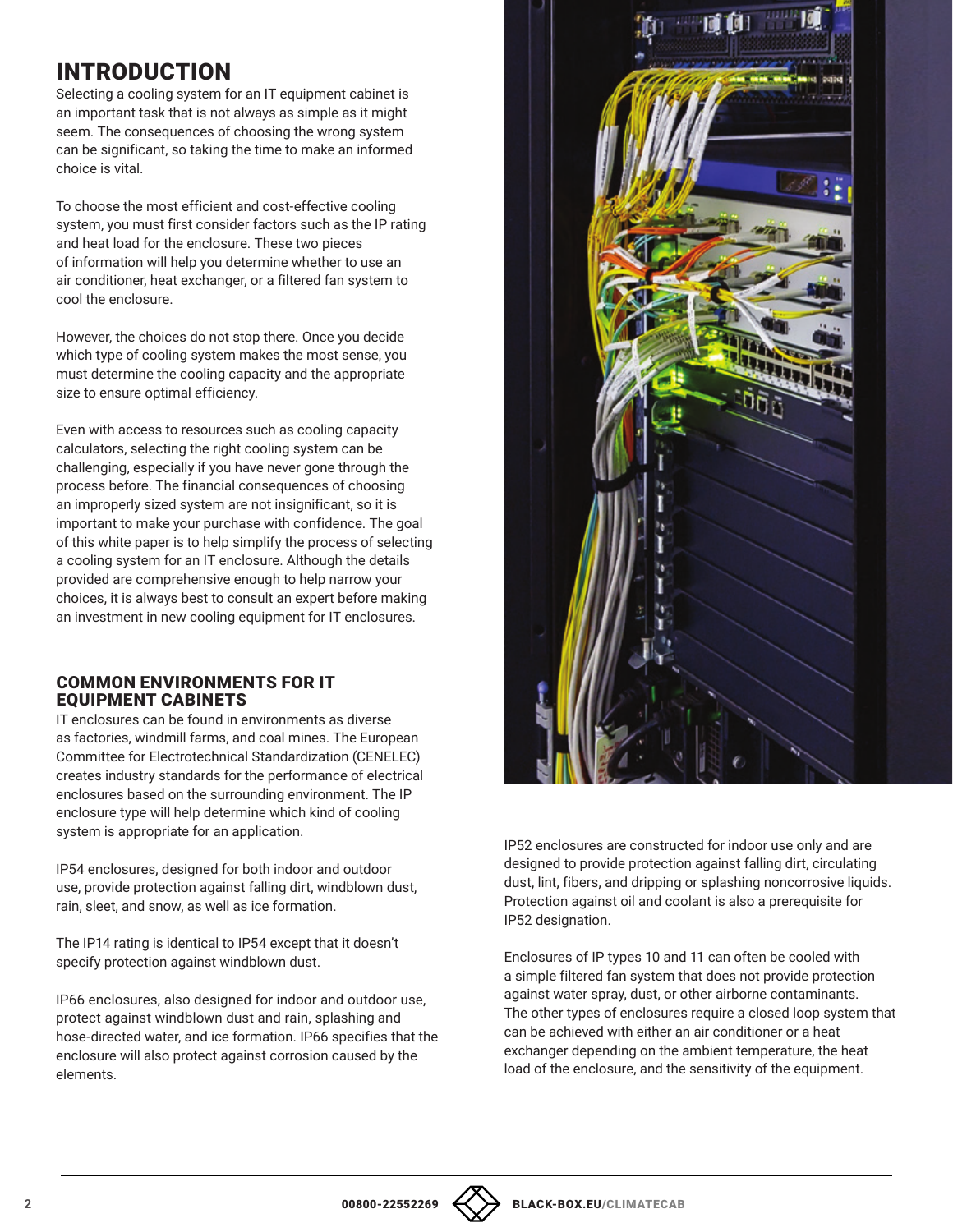# DETERMINING AND MANAGING ENCLOSURE HEAT LOAD

The heat load of an IT enclosure is primarily the amount of heat generated by the equipment inside the unit. Too much heat in an enclosure can cause damage to equipment and shorten its life, which is why it is so important to select a cooling system that has the capacity to adequately lower the temperature.

Understanding the sources that contribute to the heat load and how that heat is transferred is one of the first steps in selecting an appropriate cooling system.

The two primary factors that contribute to the heat load of the enclosure are the internal and external (ambient) heat sources.

## INTERNAL ENCLOSURE HEAT

Any number of heat sources might exist in an equipment cabinet, but in an IT environment, it's primarily servers and other networking equipment.

It is worth noting that many of these same heat-generating components are the same ones that require protection from damage due to excess heat. Most components come with specifications that outline the highest expected heat output. You can use this information to help calculate the heat load of the enclosure.

# AMBIENT HEAT

Ambient heat refers to the temperature in the environment surrounding the enclosure.

In indoor environments, the ambient temperature can be affected by factors such as equipment density, room cooling or heating, ventilation, and proximity to windows.

When ambient heat is high enough to impact the internal temperature of the enclosure, it must be factored into the heat load calculation.

The combination of internal and external heat sources will help you determine the heat load, or just how much heat must be removed from the system, but how do you actually achieve the desired cooling?

#### UNDERSTANDING HEAT TRANSFER **1. NATURAL CONVECTION COOLING**

The flow of heat from a warmer environment to a cooler environment occurs naturally when the ambient temperature surrounding an IT cabinet is cooler than the internal temperature. The heat from the enclosure will naturally radiate through its walls, and the internal temperature will be lowered accordingly.

Although this method is by far the simplest, it is also the least effective because the temperature difference between most enclosures and their ambient environments is not large enough to sufficiently cool the components inside the enclosure.



#### **2. FORCED CONVECTION COOLING**

The amount of heat that transfers from a warmer area to a cooler area can be increased with the addition of a fan or blower to decrease the thermal resistance of the barrier between the two areas.

In the case of an IT enclosure, fans can provide affordable forced convection cooling to reduce the internal temperature. But what happens when the outside air has contaminants like dust and dirt or oil? The fan may provide the cooling you need, but it will deposit these contaminants on electrical components at the same time. When air contamination might be a problem, the best solution is a closed loop air-to-air heat exchanger.

However, just as with natural convection cooling, the amount of heat that can be transferred away from the components inside the enclosure is limited by the ambient air temperature.

#### **3. ACTIVE CONVECTION COOLING**

When natural convection or forced convection does not provide enough heat transfer to adequately cool the components inside the enclosure, an air conditioner may be required. An air conditioner also provides the closed loop system that is needed when the components inside the enclosure must be protected from environmental factors such as dirt, dust, or liquids.

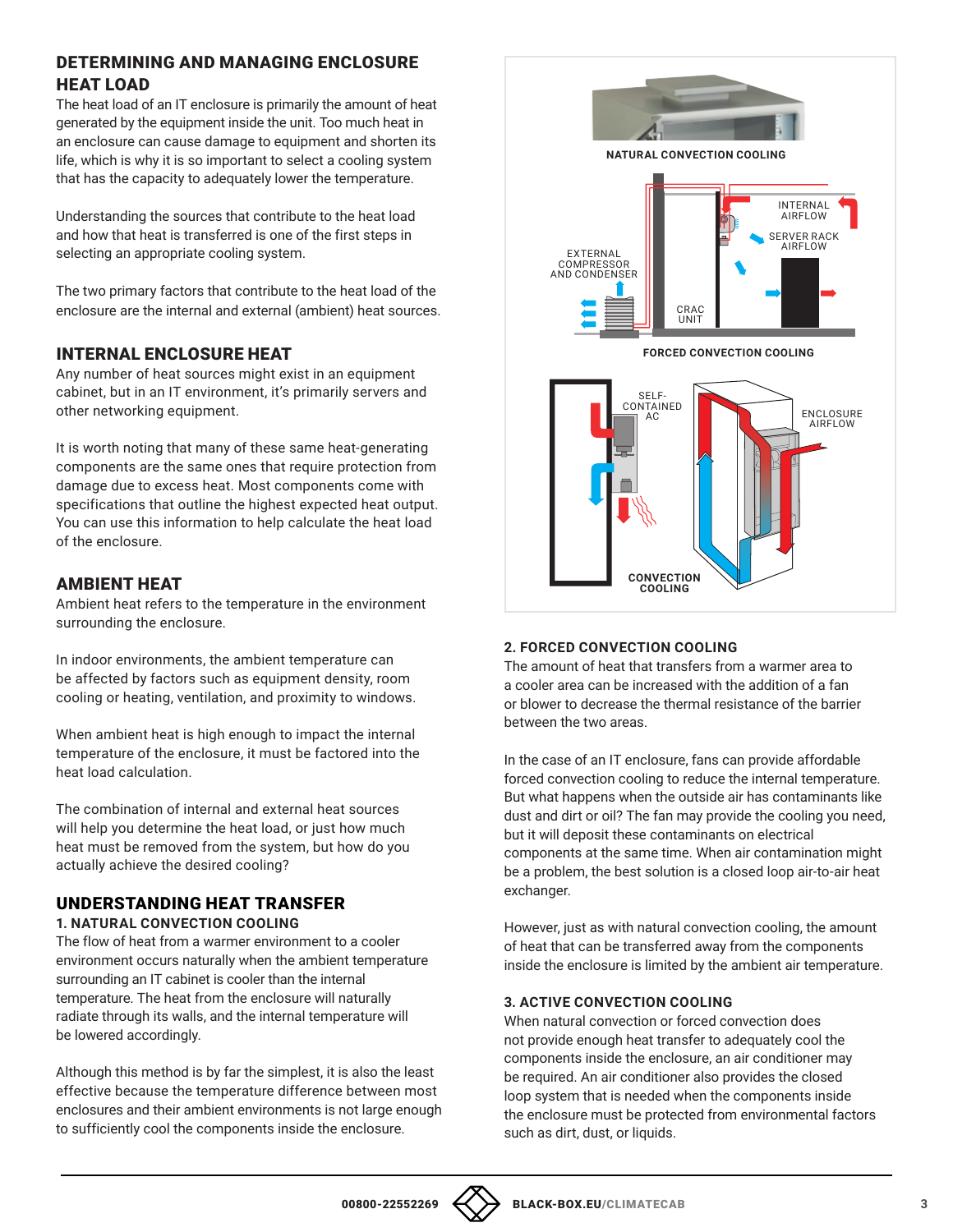#### SELECTING THE RIGHT COOLING SYSTEM

After you have identified the IP rating of the enclosure and calculated its heat load, you have enough information to decide whether you need a filtered fan, a heat exchanger, or an air conditioner.

## AIR CONDITIONER SIZING AND SELECTION

An air conditioner is necessary when the internal temperature of the enclosure must be lowered below the ambient temperature outside the enclosure. Air conditioners are suitable for enclosures of IP types 66 and 12.

Selecting a properly sized air conditioner is critical for achieving optimal performance and efficiency. An air conditioner that has insufficient cooling capacity will not be able to adequately cool the components inside the enclosure. On the other hand, an oversized air conditioner will cycle on and off too frequently, making it less efficient, increasing operating costs, and potentially shortening the life of the equipment.

Full size IP cabinets with a choice of air conditioner sizes are like self-contained data centres, enabling the user to install servers and other IT equipment without investing in costly infrastructure. They are ideal for indoor use when servers need to be kept outside a climate-controlled data centre. Be sure that these cabinets include fully gasketed openings and a gland plate in the base to allow cable access while protecting the devices from contaminants.

With these environmentally controlled cabinets, there is no need for piping or a drain. Simply put the cabinet where you want it and plug it in.





#### CALCULATING COOLING CAPACITY

Calculating the required cooling capacity is an essential step in selecting a properly sized air conditioner. The required cooling capacity of an air conditioner, which is expressed in BTU/hour, is based on the internal heat load and the heat load transfer.

- Internal heat load Each component in the enclosure has a maximum heat output specification, typically provided in Watts, which can be converted to BTU/hour. Adding the maximum heat output specifications for every component in the enclosure will give you the total internal heat load for the system.
- Heat load transfer The heat that transfers between the inside of the enclosure and the ambient air outside is referred to as the heat load transfer. When the temperature inside the enclosure is higher than the ambient temperature, the heat load transfer will be negative. When it is warmer outside the enclosure than it is inside, the heat load transfer will be positive. The calculation takes into account factors such as:
	- The surface area of the enclosure
	- The enclosure material
	- The maximum ambient air temperature
	- The maximum temperature allowed in the enclosure
	- Whether the enclosure is insulated
	- The location of the enclosure
	- Industry standard constants

The internal heat load and the heat load transfer are added together to determine the required cooling capacity for the air conditioner. Cooling capacities for enclosure air conditioners range from 1.000 BTU/hour to 20.000 BTU/hour (300 to 6.000W), so you can see that an accurate calculation is a critical step in selecting the right unit for your application. 24U CLIMATECAB 42U CLIMATECAB